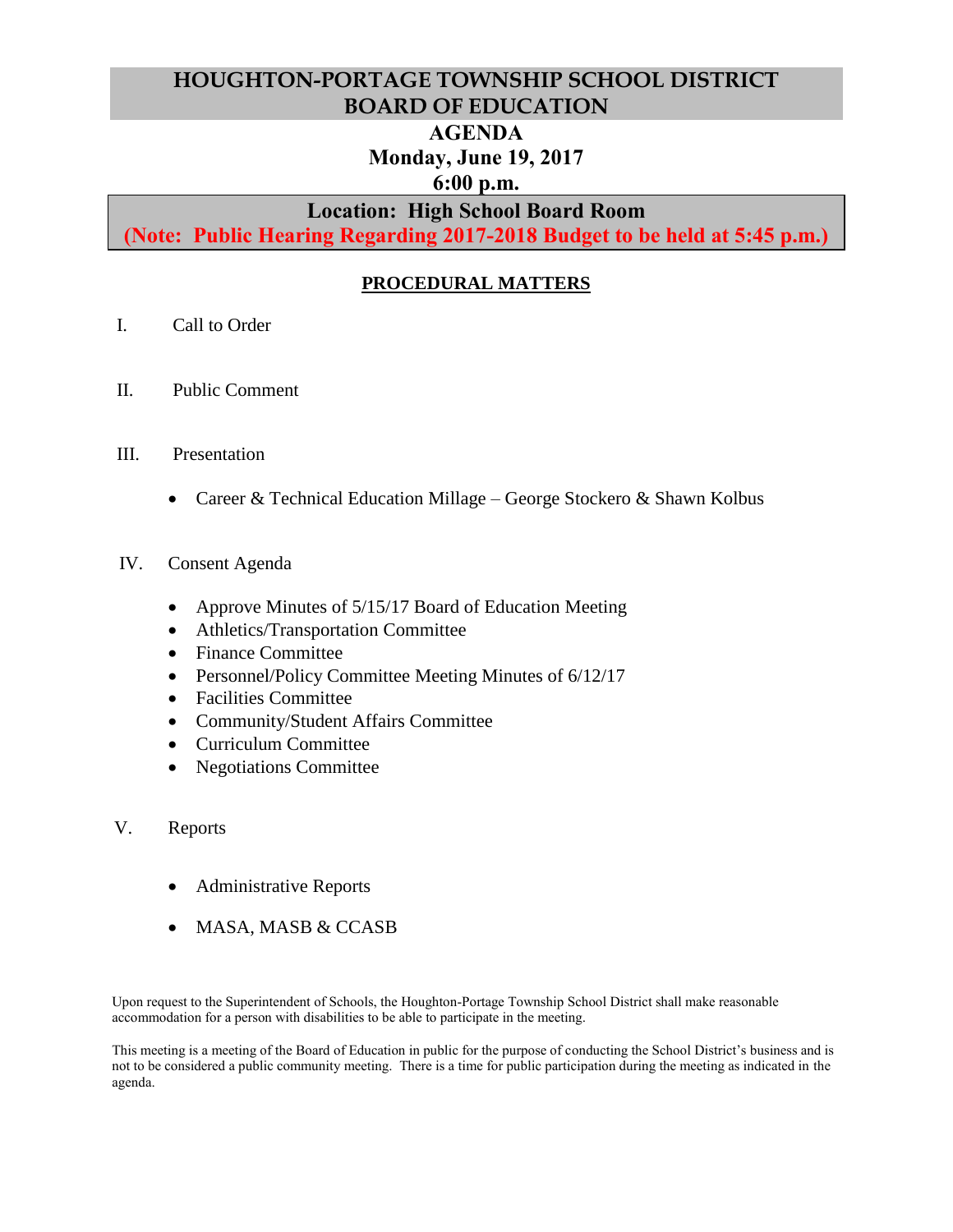### VI. Action Items

- 1. Resolution Certifying Millage to be spread
- 2. Resolution to Borrow for Operations
- 3. Refunding Ratifying Resolutions
- 4. Resolution to Amend the 2016-17 Budget
- 5. Resolution to Approve the 2017-18 Budget
- 6. 2017 NEOLA Policy Updates
- VII. Other Concerns or Public Comment
- VIII. Adjournment

Upon request to the Superintendent of Schools, the Houghton-Portage Township School District shall make reasonable accommodation for a person with disabilities to be able to participate in the meeting.

This meeting is a meeting of the Board of Education in public for the purpose of conducting the School District's business and is not to be considered a public community meeting. There is a time for public participation during the meeting as indicated in the agenda.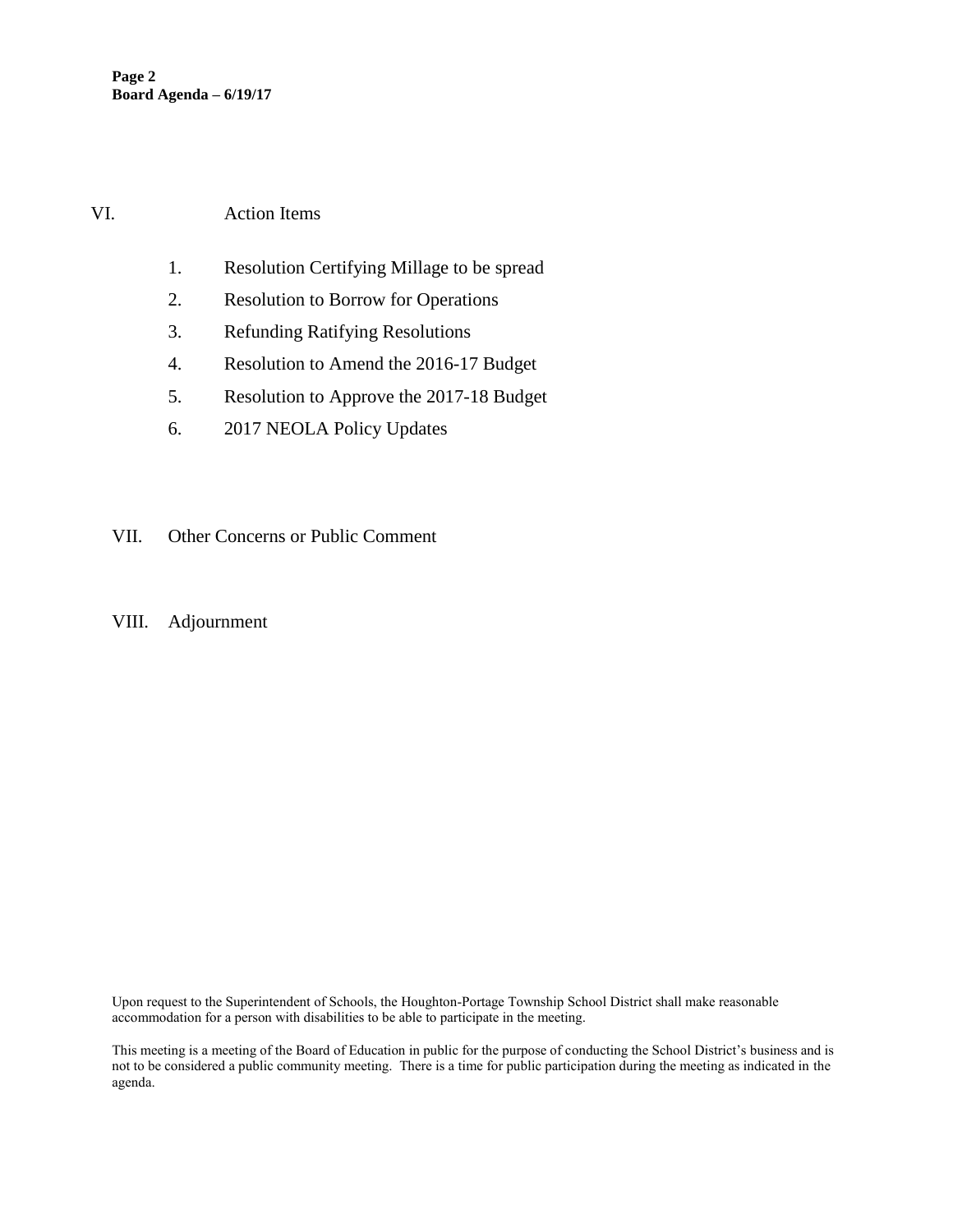## **ACTION ITEMS**

### **1. Resolution Certifying Millage to be Spread**

The Finance Committee will present a resolution which will state, in part, that the school district levy and collect taxes during the 2017-18 fiscal year, equivalent to 17.58 operating mills and 9.64 mills for debt retirement. Additional information will be provided at the Board meeting.

### **2. Resolution to Borrow for Operations**

At the time of the Board meeting, the Finance Committee will recommend the borrowing of \$500,000 dollars for operational purposes for the fiscal year 2017-18. This amount is consistent with the past borrowing practices.

### **3. 2017 School Building and Site Bonds Ratifying Resolution**

Our business manager, Sara Marcotte, will present a ratifying resolution for the 2017 School Building and Site Bonds.

### **4. Resolution to Amend the 2016-17 Budget**

Sara Marcotte will present a resolution to the Board, on behalf of the Finance Committee, to allow for amendments to the 2016-17 budgets for the General Fund and other funds of the school district.

#### **5. Resolution to Approve the 2017-18 Budget**

Sara Marcotte will present a resolution to the Board, on behalf of the Finance Committee, to adopt the 2017-18 budgets for the General Fund and other funds of the school district. Please keep in mind that school law requires that the Board of Education approve a balanced budget for the coming school year. More details concerning the budgets will be presented at the budget hearing scheduled for 5:45 p.m., prior to our June 19th Board meeting.

Upon request to the Superintendent of Schools, the Houghton-Portage Township School District shall make reasonable accommodation for a person with disabilities to be able to participate in the meeting.

This meeting is a meeting of the Board of Education in public for the purpose of conducting the School District's business and is not to be considered a public community meeting. There is a time for public participation during the meeting as indicated in the agenda.